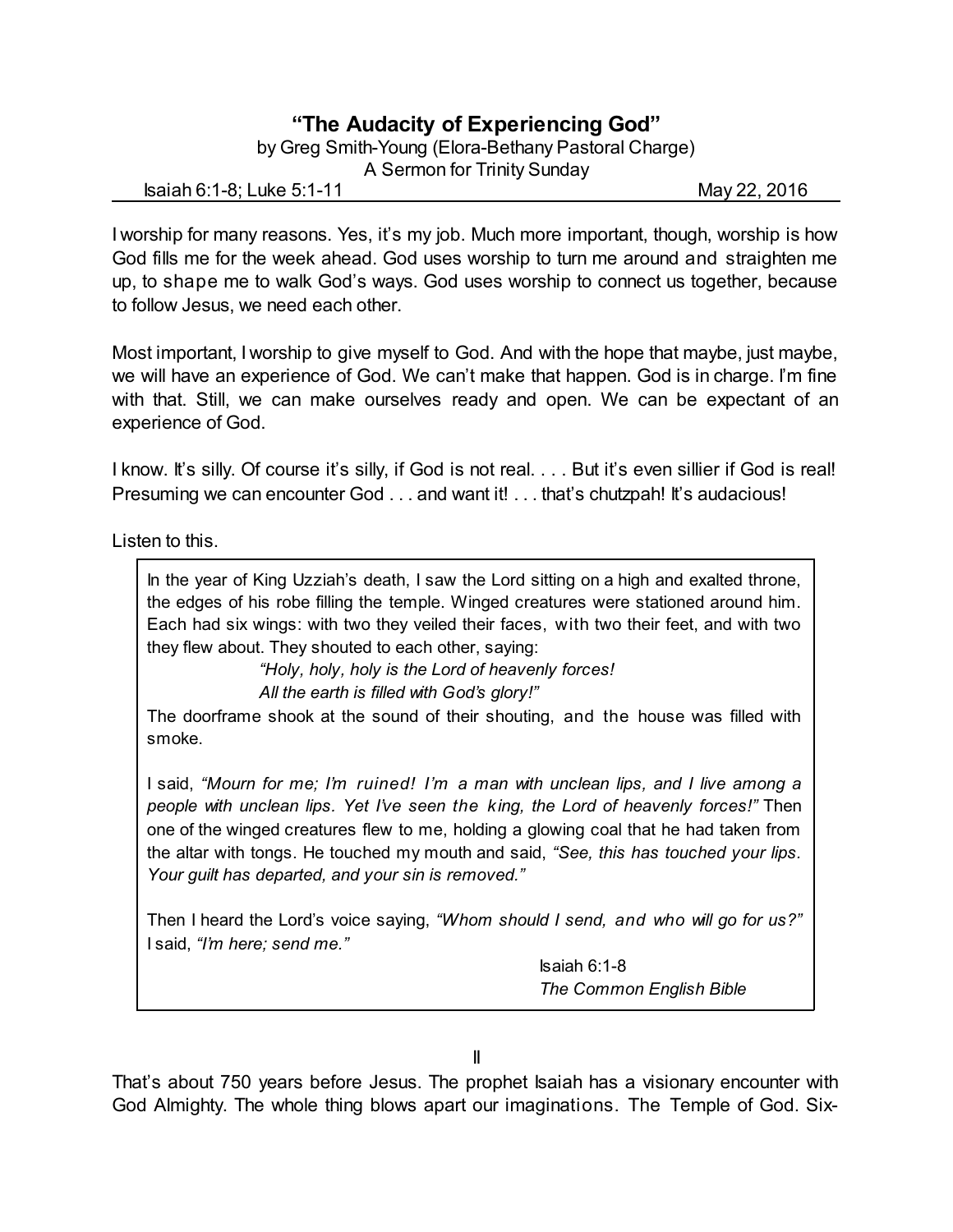winged creatures that use two of them to fly around, and the other four as veils. Their booming voices calling back and forth, shaking the building while it fills with smoke.

> *"Holy, holy, holy is the Lord of heavenly forces! All the earth is filled with God's glory!"*

Well, no, it isn't. All the earth is not filled with God's glory! Not like this! God's glory, the fullness of God's presence, an unfiltered experience of God, God's entirety . . . we don't know what that's like. That okay! See what happens when Isaiah sees just a bit of God's glory? He is wiped out.

> *"Doom! It's Doomsday! I'm as good as dead! . . . Here I've looked God in the face!"* 1

It's like Isaiah is trembling and sobbing out his own obituary. He has experienced God, and knows he has no chance.

III

Imagine the audacity of thinking we can encounter God! Suppose "god" was behold-able, suppose "god" was within our grasping, suppose we could know "god" . . . would this "god" be God at all?

We are embodied. We are finite. We are creatures. Time limits us to this moment. Space confines us to this place. Our knowledge, our understanding is held to whatever we can collectively squish into these things called brains. The Internet? Sorry Facebook and Google, but within the vast reaches of the cosmos, your web is what a spider clings to before the wind blows it away.

God is not simply "more" than us. God is entirely "Other" than anything we can know.

Our best words cannot adequately describe the aroma of a cup of coffee.<sup>2</sup> We hope to comprehend God?

Saint Augustine, who thought a lot about God, said, *"If you can understand it, it's not God."* 3

<sup>1</sup> Isaiah 6:5, *The Message*.

<sup>&</sup>lt;sup>2</sup> As was pointed out by Ludwig Wittgenstein, one of the 20<sup>th</sup> century's great philosophers of linguistics. Quoted in Alister E. McGrath, Understanding the Trinity (Grand Rapids, MI: Zondervan, 1988), 49.

<sup>&</sup>lt;sup>3</sup> Quoted in McGrath, 111.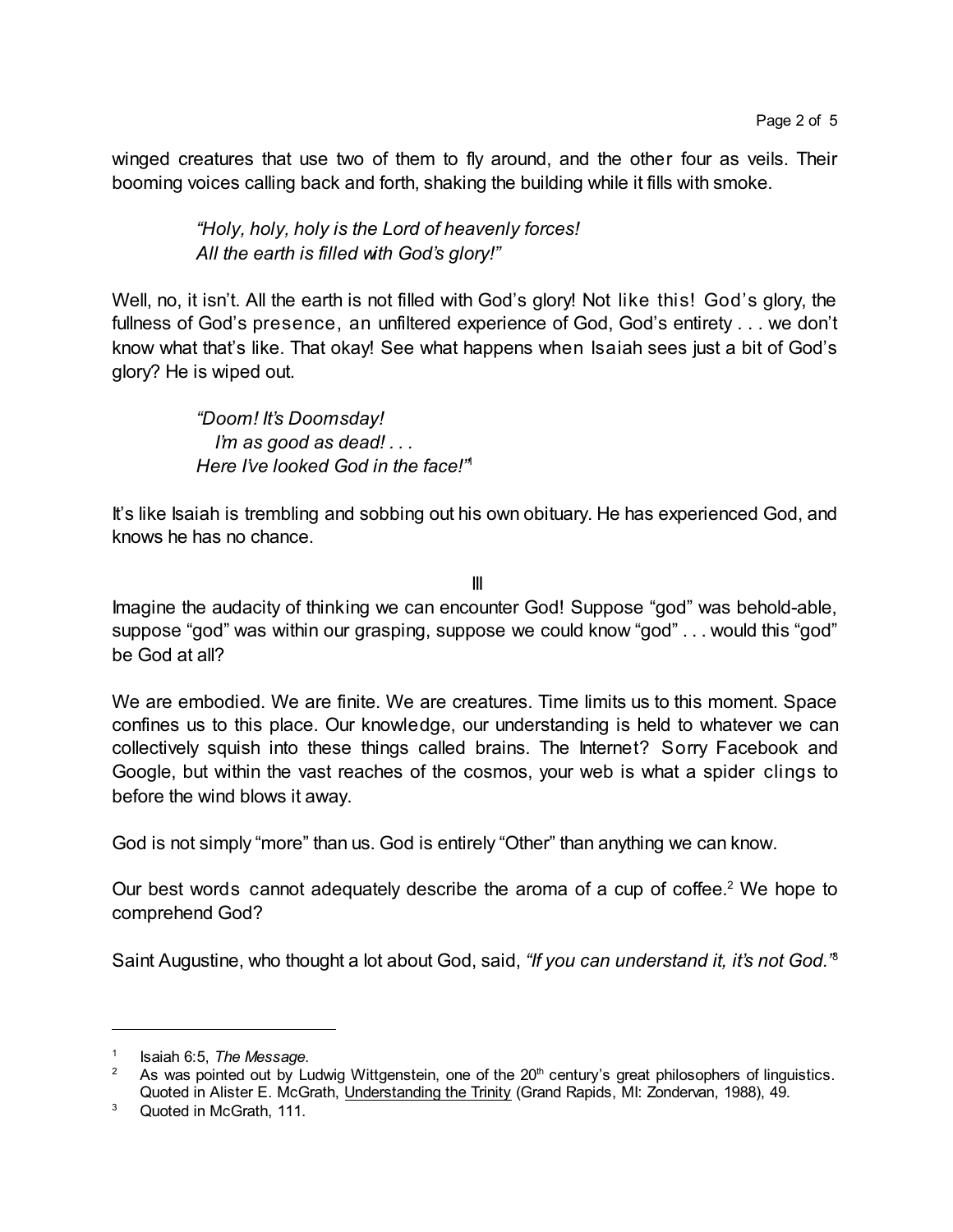Go to Hawaii. (How's that for homework!) Dip a bucket into the Pacific ocean. Fill it up. Hold it high. Has the ocean noticed? Has the loss of your bucketful made any difference to it? Do you look at your bucketful and say, "I've got the whole ocean here?" How can we imagine we can "get" God?<sup>4</sup>

One of our United Church's doctrinal statements starts with this: *"God is Holy Mystery." 5* The Mystery not even Sherlock Holmes would be arrogant enough to try to solve.

We have such a hard time "getting" each other. God?

Ah, but we can *know* each other. I can know you, as you show yourself to me. We can *know*God, because God wants to be known by us.

Your pitifully small, leaky bucket can't hold the ocean. But it still holds water. Real ocean water.

And yes, God is Holy Mystery. Not to be solved. Rather, the Mystery Who invites us to explore. God the Mystery, Who delights in our discovery. In science the more we discover and understand, the more we discover how much we don't understand. That's the wondrous joy. How much more with God.

IV

Today is Trinity Sunday. It's for us Christians to pay particular attention to this peculiar way we understand God.

Basically, here's what the teaching about the Trinity says:

- God is singular. There is only one God.
- God is plural: in Jesus' words, "Father, Son and Holy Spirit." The Father is God. The Son is God. The Holy Spirit is God.
- God is a diversity. The Father, Son and Spirit are distinct from each other.
- God is love. The Father, Son and Spirit are bound in intimate relationship together.
- And, remember, God is one, and only one.

The Bible does not teach the Trinity. What the discovery of the Trinity did is hold together all that the Bible teaches about  $God<sup>6</sup>$ . Through generations of sifting and struggling, exploring and mapping this biblical terrain of God, Jesus, the Spirit, Christians realized that

<sup>4</sup> Ibid, 46.

<sup>&</sup>lt;sup>5</sup> "A Song of Faith: A Statement of Faith of the United Church of Canada" (2006).

<sup>6</sup> McGrath writes, "[Trinity] is a way – in fact, really the only way – of making sense of the biblical witness to God" McGrath, 117.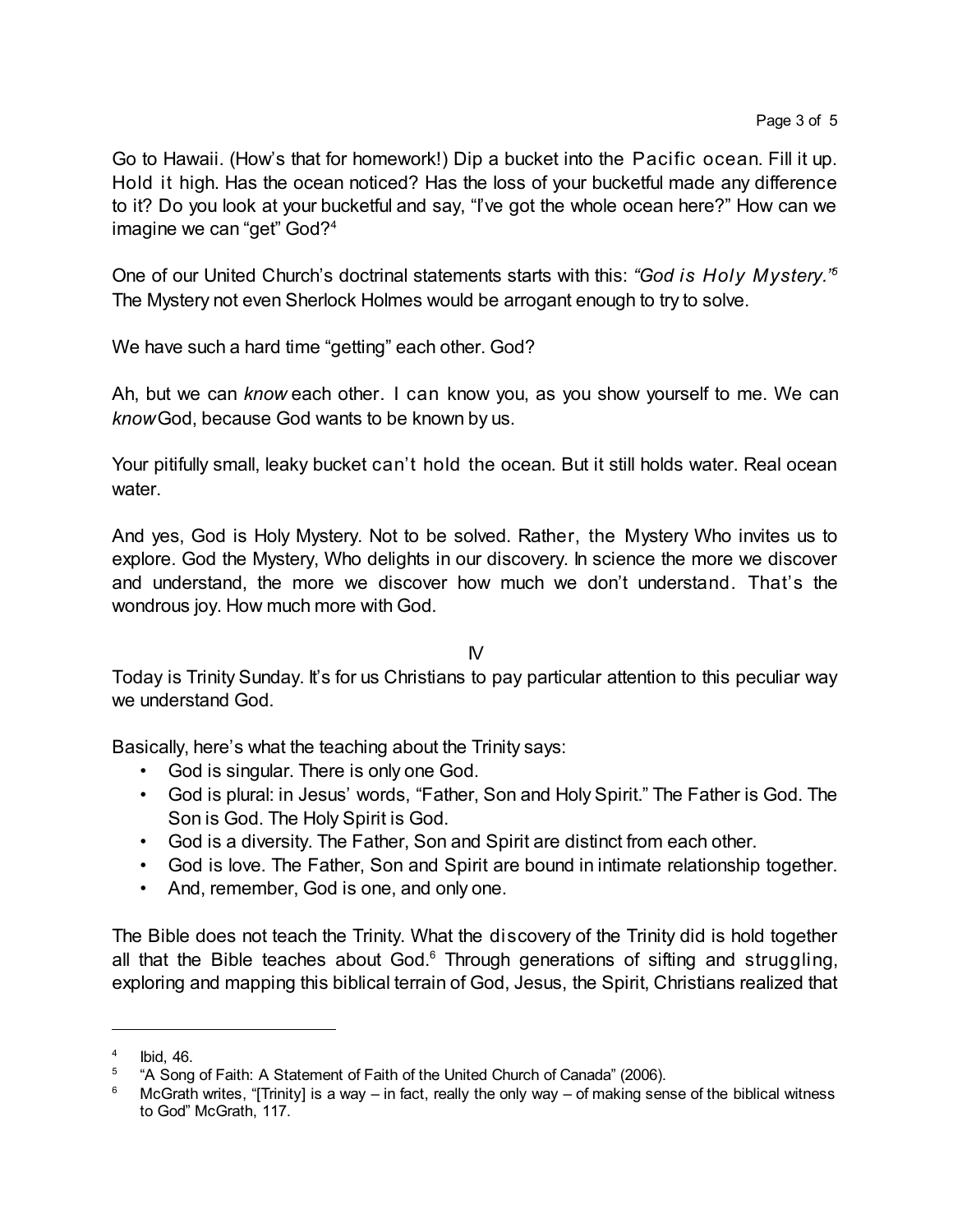## God is Trinity. 7

I don't grasp this. I have taken a graduate seminar on the Trinity. I have read profound books about the Trinity. Christian theology these days is exploding in thinking about the Trinity. I'm sure none of these great thinkers would say they grasp the Trinity. We don't get God!

Eugene Peterson writes that the Trinity *"prevents us from reducing God to what we can understand or need. . . . Trinity keeps pulling us into a far larger world than we can imagine on our own."* 8

Here is another Bible reading. It is a long way from Isaiah's vision. Yet, it is so much like it.

One day Jesus was standing beside Lake Galilee when the crowd pressed in around him to hear God's word. Jesus saw two boats sitting by the lake. The fishermen had gone ashore and were washing their nets. Jesus boarded one of the boats, the one that belonged to Simon, then asked him to row out a little distance from the shore. Jesus sat down and taught the crowds from the boat.

When he finished speaking to the crowds, he said to Simon, *"Row out farther, into the deep water, and drop your nets for a catch."* Simon replied, *"Master, we've worked hard all night and caught nothing. But because you say so, I'll drop the nets."*

So they dropped the nets and their catch was so huge that their nets were splitting. They signaled for their partners in the other boat to come and help them. They filled both boats so full that they were about to sink.

When Simon Peter saw the catch, he fell at Jesus' knees and said, *"Leave me, Lord, for I'm a sinner!"* . . . Jesus said to Simon, *"Don't be afraid. From now on, you will be fishing for people."* As soon as they brought the boats to the shore, they left everything and followed Jesus.

> Luke 5:1-11 *The Common English Bible*

<sup>7</sup> I got the image of the map from Eugene Peterson, Christ Plays in Ten Thousand Places (Grand Rapids, MI: Eerdmans, 2005), 7-8.

<sup>8</sup> Ibid, 46.